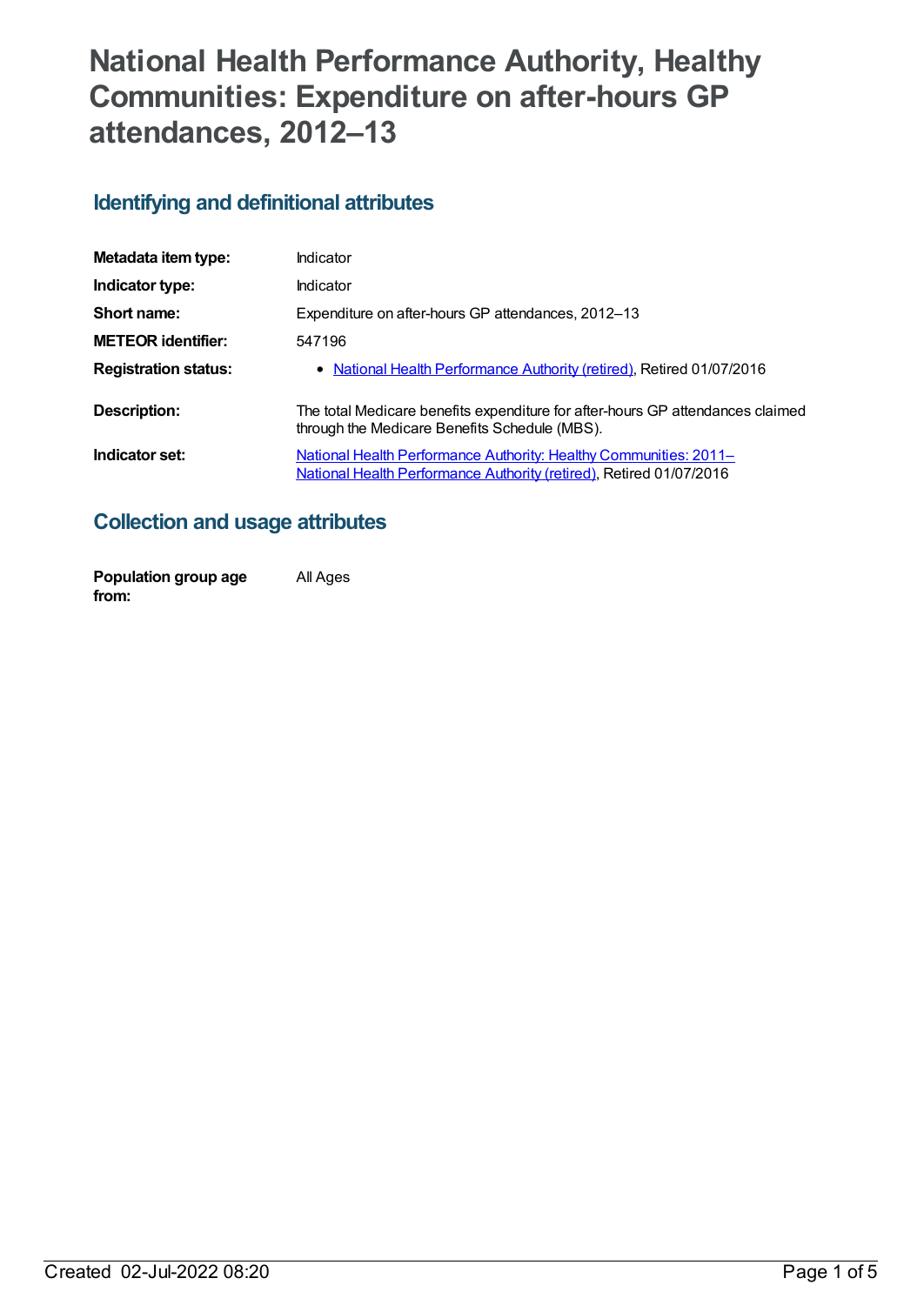**Computation description:** Average Medicare benefits expenditure per person onGP after-hours attendances.

GP after-hours attendances are Medicare benefit-funded after-hours patient/doctor encounters, such as visits and consultations, for which the patient has not been referred by another doctor. They include urgent and non-urgent non-referred attendances.

Relevant non-referred Medicare Benefits Schedule (MBS) items used in this indicator are:

For urgent attendances after hours, all items in MBS Group A11 (Urgent attendance after hours).

For non-urgent attendances after hours, all items in MBS Groups A22 (General practitioner attendances to which no other item applies) and A23 (other nonreferred after hours attendances to which no other item applies).

Expenditure onGP attendances does not include benefits paid for bulk billing items (MBS Items 10990, 10991, and 10992). These items are in 'Miscellaneous Services' (Category 9) in the MBS and are claimed as 'stand alone' items where the bulk billed service is a non-hospital unreferred service (other than pathology or diagnostic imaging) involving a person who is under 16 years of age or concessional. Since it is not always possible to determine the MBS item to which the incentive item relates expenditure on these items is included in 'Other MBS' (Broad Type of Service Group 'L') in official statistics.

For the year of processing expenditure on bulk billing incentive items (MBS Items 10990, 10991 and 10992) other than pathology and diagnostic imaging was \$542.6 million.

Rates directly age-standardised to the 2001 Australian population.

Total Medicare benefits expenditure for relevant attendances/visits – source: MBS claims data.

Total Estimated Resident Population (ERP) as supplied by ABS.

In undertaking age standardisation of MBS data, the age of each person was determined from the last MBS service of any type, processed by the Department of Human Services in 2012-13. All MBS services for each individual processed in 2012-13, were attributed to the age in question.

For MBS data, Medicare Local and SA3 were determined having regard to the enrolment postcode for each person from the last MBS service of any type, processed by the Department of Human Services in 2012-13. All MBS services for each individual processed in 2012-13, were attributed to the postcode in question.

MBS postcode level data were allocated to Medicare Local and SA3 regions using concordance files provided by the ABS.

Numerator based on Medicare (MBS) data provided by Department of Health for the financial year of processing, 2012-13.

Denominator data – Estimated Resident Population at 30 June 2012 provided by ABS

Presented per person.

Before MBS data are published by NHPA all confidential data cells are suppressed.

- For number of MBS services and Medicare benefits expenditure: o if number of services is less than 6 or
	- $\circ$  if number of services is equal to or greater than 6 but
		- one provider provides more than 85% of services or two providers provide more than 90% of services or
		- one patient receives more than 85% of services or two patients receive more than 90% of services.
- If data on number of services is confidential, corresponding data on other measures such as MBS benefit paid is also regarded as confidential.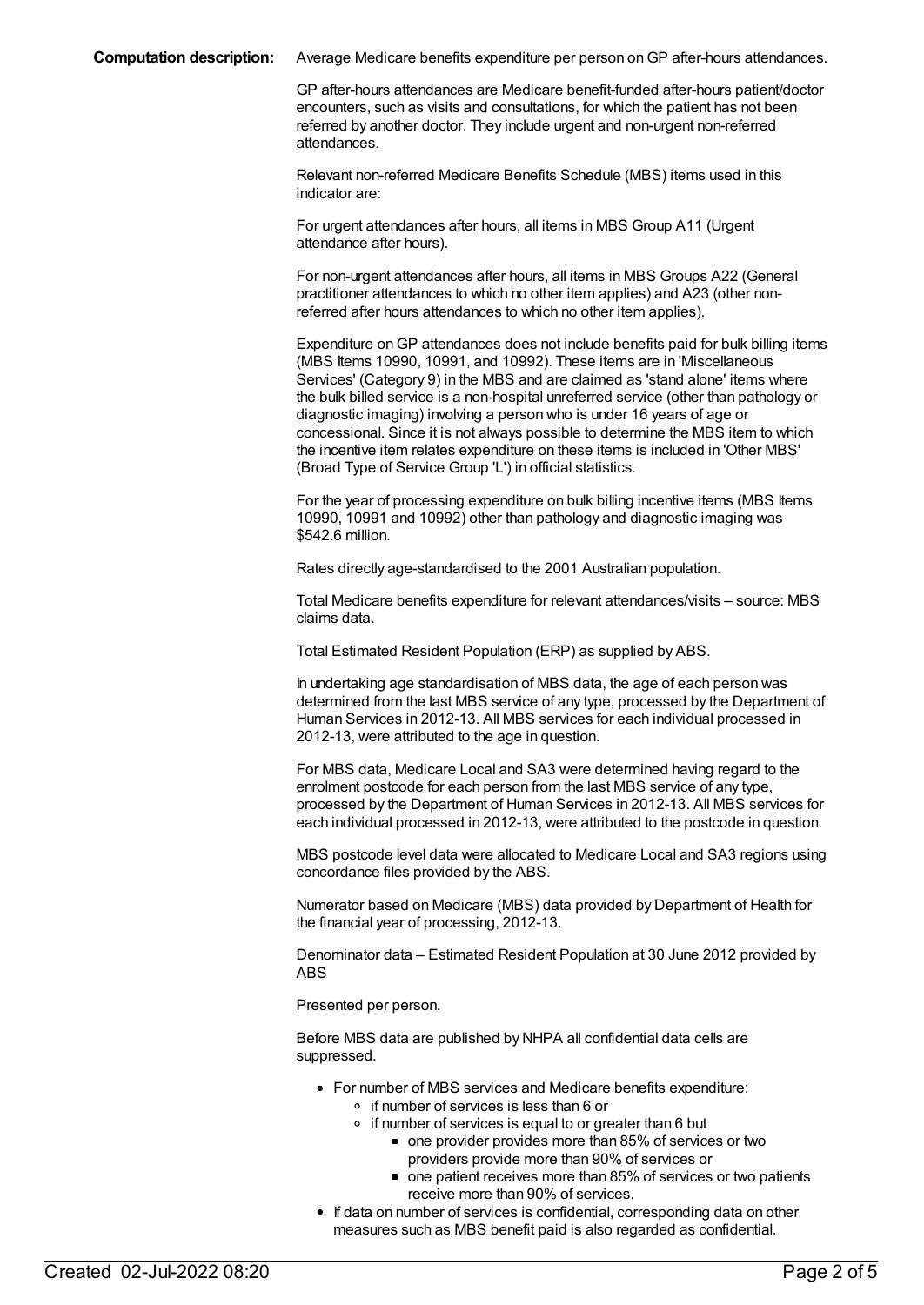| <b>Computation:</b>             | (Numerator ÷ Denominator)                                                                                                  |
|---------------------------------|----------------------------------------------------------------------------------------------------------------------------|
|                                 | Medicare benefits expenditure on after-hours GP attendances 2012-13                                                        |
|                                 | Medicare benefits expenditure on after-hours GP attendances, age<br>standardised 2012-13                                   |
|                                 | Medicare benefits expenditure on after-hours GP attendances variation within<br>Medicare Locals 2012-13                    |
|                                 | Medicare benefits expenditure on after-hours GP attendances variation within<br>Medicare Locals, age standardised 2012-13  |
| Numerator:                      | Total Medicare benefits expenditure for after-hours GP attendances claimed<br>through the Medicare Benefits Schedule (MBS) |
| <b>Numerator data elements:</b> | Data Element / Data Set-                                                                                                   |
|                                 | Person-age, total years N[NN]                                                                                              |
|                                 | Data Source                                                                                                                |
|                                 | Medicare (MBS) data                                                                                                        |
|                                 | Guide for use                                                                                                              |
|                                 | Data source type: Administrative by-product data                                                                           |
|                                 | Data Element / Data Set-                                                                                                   |
|                                 | Address-Australian postcode, Australian postcode code (Postcode datafile)<br>{NNNN}                                        |
|                                 | <b>Data Source</b>                                                                                                         |
|                                 | Medicare (MBS) data                                                                                                        |
|                                 | Guide for use                                                                                                              |
|                                 | Data source type: Administrative by-product data                                                                           |
|                                 | Data Element / Data Set-                                                                                                   |
|                                 | Person-Medicare Benefits Schedule (MBS) benefit for General Practitioner<br>service, total Australian currency N[N(8)]     |
|                                 | <b>Data Source</b>                                                                                                         |
|                                 | Medicare (MBS) data                                                                                                        |
|                                 | Guide for use                                                                                                              |
|                                 | Data source type: Administrative by-product data                                                                           |
|                                 | Data Element / Data Set-                                                                                                   |
|                                 | Person-General Practitioner MBS out of hours health assessment indicator,<br>yes/no code N                                 |
|                                 | <b>Data Source</b>                                                                                                         |
|                                 | Medicare (MBS) data                                                                                                        |
|                                 | Guide for use                                                                                                              |
|                                 | Data source type: Administrative by-product data.<br>Count for Yes's is used for the numerator.                            |
| Denominator:                    | Total estimate resident population (ERP)                                                                                   |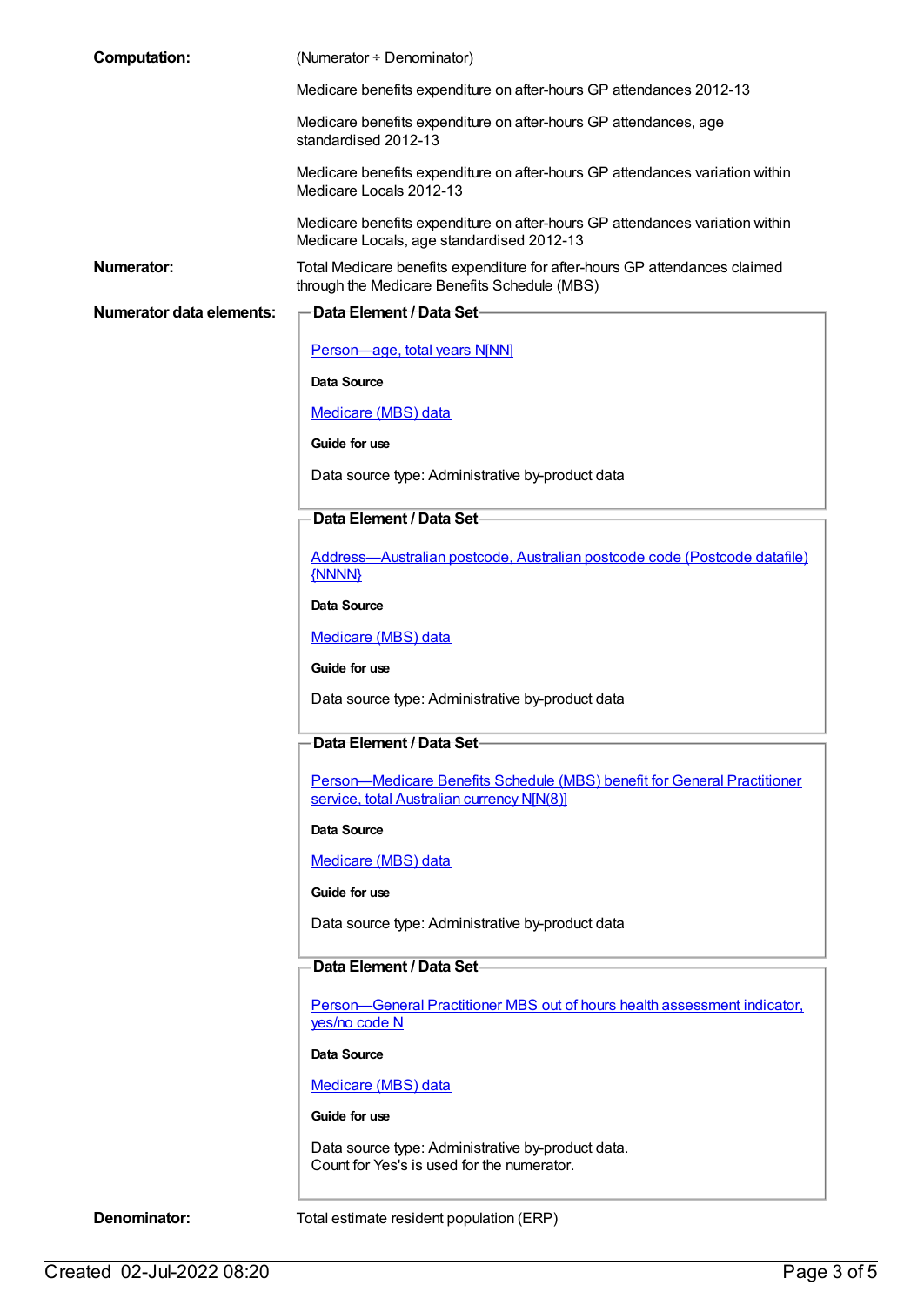| Denominator data<br>elements: | Data Element / Data Set-                                                                               |
|-------------------------------|--------------------------------------------------------------------------------------------------------|
|                               | Person-estimated resident population of Australia, total people N[N(7)]                                |
|                               | <b>Data Source</b>                                                                                     |
|                               | <b>ABS Estimated resident population (total population)</b>                                            |
|                               | Guide for use                                                                                          |
|                               | Data source type: Census based plus administrative by-product data                                     |
|                               | Data Element / Data Set-                                                                               |
|                               | Person-General Practitioner MBS out of hours health assessment indicator,<br>yes/no code N             |
|                               | Data Source                                                                                            |
|                               | Medicare (MBS) data                                                                                    |
|                               | Guide for use                                                                                          |
|                               | Data source type: Administrative by-product data<br>Count for Yes's and No's used for the denominator. |
| Disaggregation:               | By Medicare Local catchments, Medicare Local peer groups and Statistical Area 3<br>(SA3).              |
| <b>Disaggregation data</b>    | Data Element / Data Set-                                                                               |
| elements:                     | Address-statistical area, level 3 (SA3) code (ASGS 2011) NNNNN                                         |
|                               | Data Element / Data Set-                                                                               |
|                               | Administrative health region-Medicare Local identifier, code AANNN                                     |
|                               | Data Element / Data Set-                                                                               |
|                               | Administrative health region-Medicare Local peer group, code N                                         |

## **Representational attributes**

| <b>Representation class:</b> | Mean (average)   |
|------------------------------|------------------|
| Data type:                   | Monetary amount  |
| Unit of measure:             | Currency         |
| Format:                      | <b>\$NNNN.NN</b> |

# **Indicator conceptual framework**

| Framework and | <b>PAF-Efficiency</b> |
|---------------|-----------------------|
| dimensions:   |                       |

#### **Data source attributes**